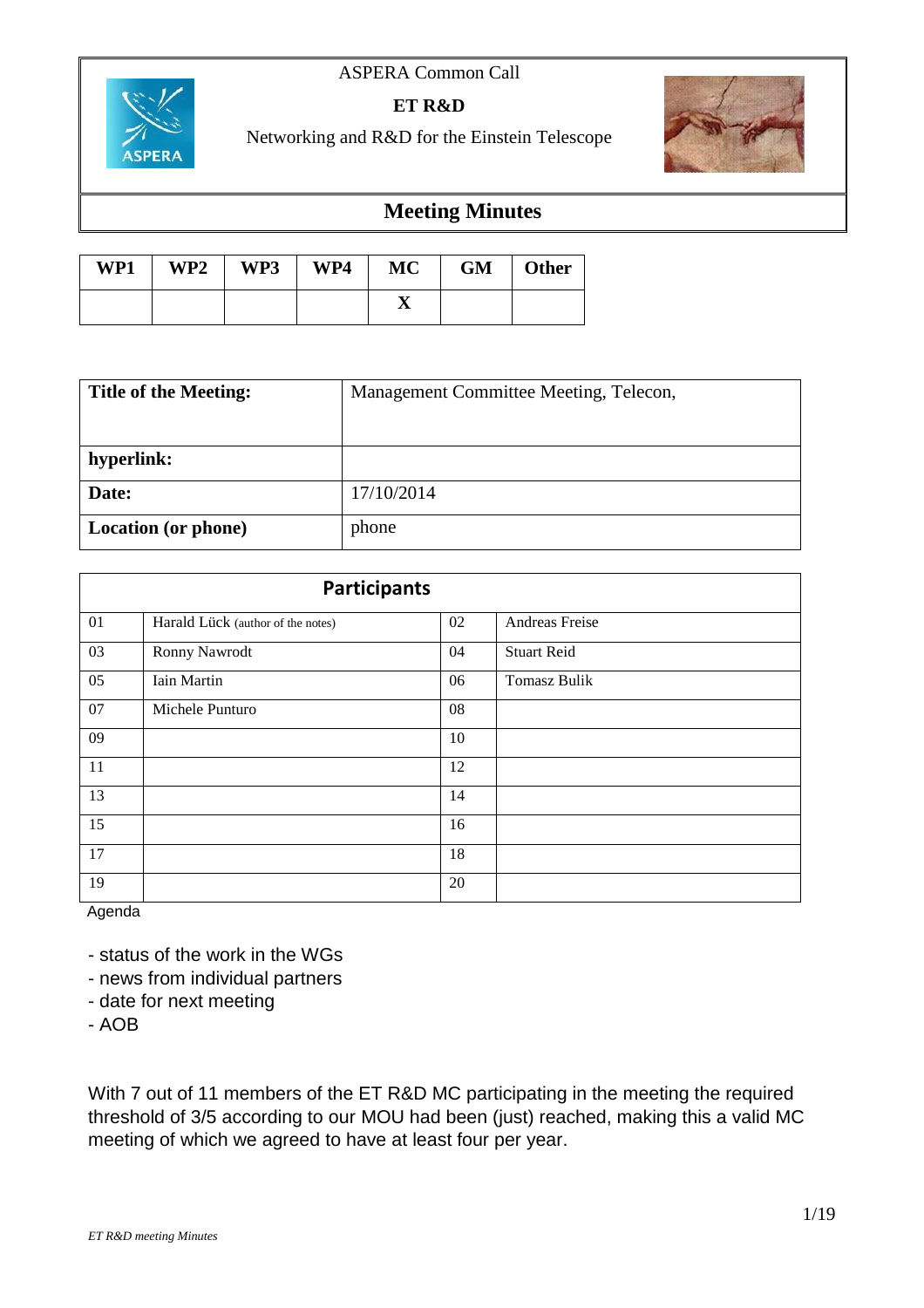Harald Lück reported that the preparation of the ASPERA/APPEC mid term report is under way. Contributions from WG1 and WG4 have been sent to Harald, who is condensing this into a publishable summary requested by ASPERA/APPEC. The first draft of the summary was presented, discussed and the existing part approved.

With Jo v.d. Brand being on holidays, Thomasz Bulik reported on progress in WG2: a set of two sensors, consisting of commercial Geophones has been set up, tested and calibrated. Currently a new set with 2.5 Hz geophones is being produces, which should reach suffieicent sensitivity to measure seismic background in an underground location down to 1 Hz. After successful testing production of a larger set will start. No long term measurements have yet been performed, but rapid completion of the sensor production should still allow gathering a full year of data at various sites.

Jo will send his report in about a week's time after he returned from holidays.

Ronny Nawrodt reported on the status of WG3:

Three independent and different set-ups have been realized for the measurement of birefringence. The room temperature values measured so far agree with values that can be found in the literature for similar samples. The next step is to perform cryogenic measurements and obtain values for birefringence and absorption. The spatial distribution of the optical absorption of silicon has been measured in Glasgow for different samples. Electrical properties have been investigated in Jena. The Russian group working in WG3 is preparing their set-up to do cryogenic measurements.

The current draft status of the report is appended to theses minutes and summarizes the status of WG1 and WG4. Andreas Freise reported on the status of WG4. The pure simulation tasks may be slightly behind schedule as the overhead in preparing all the required tools had been underestimated.

- There were no news reported from individual partners
- the next meeting will be held during the general ET meeting in Lyon at Nov. 19,20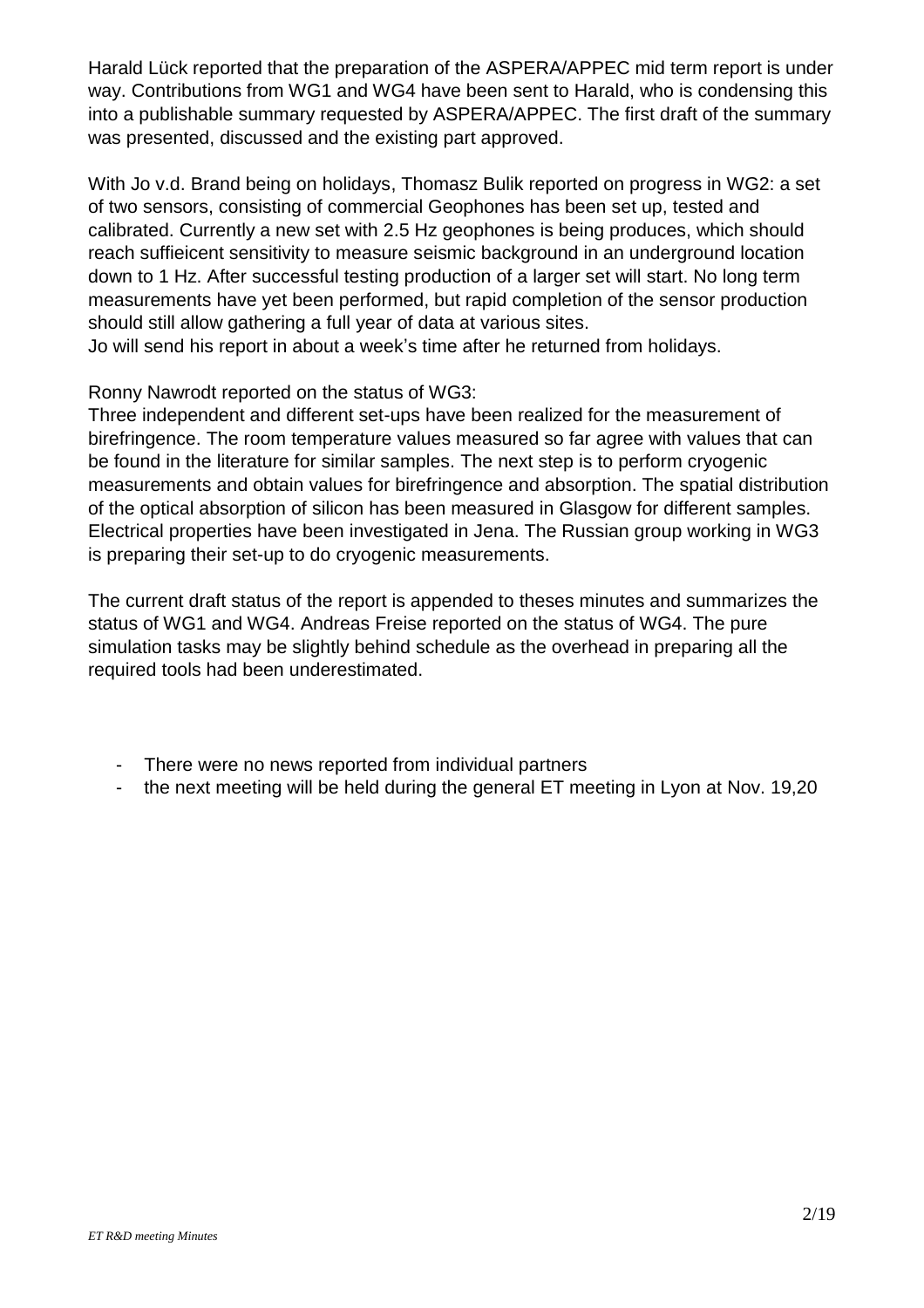## Current draft of mid term report:

#### **REPORTING TEMPLATE FOR ASPERA COMMON CALL PROJECTS**

| Please tick the appropriate box:     |  |                                       | first year: $\boxtimes$ | Final Report: |  |  |  |
|--------------------------------------|--|---------------------------------------|-------------------------|---------------|--|--|--|
| Period covered:<br>From 1.3.2013     |  |                                       | to 31.8.2014            |               |  |  |  |
| Date of submission:<br>$\frac{1}{2}$ |  | (includes first 18 months of project) |                         |               |  |  |  |
| 1. PROJECT AND PARTICIPANT DETAILS:  |  |                                       |                         |               |  |  |  |
| Project Acronym: ET R&D              |  |                                       |                         |               |  |  |  |

Project Name: ET-R&D – Networking and R&D for the Einstein Telescope

Project website: http://www.et-gw.eu/

#### PROJECT COORDINATOR:

Title: Dr. Name: Harald Lück Organisation: Leibniz Universität Hannover Country: Germany Tel: +49 511 762 4777 Email: harald.lueck@aei.mpg.de

#### OTHER PROJECT PARTNERS (FUNDED VIA THE ASPERA CALL)

#### Partner 1:

Organisation: Friedrich Schiller Universität Jena, FUERSTENGRABEN 1, 07743 Jena (Germany),

Country: Germany Contact person Title: Dr. Name: Ronny Nawrodt Tel: +49(0)3641-9 47480 Email: Ronny.Nawrodt@uni-jena.de

Partner 2: Organisation: University of Glasgow

> Country: United Kingdom Contact person Title: Dr. Name: Iain Martin Tel: +44 (0) 141 330 4709 Email: Iain.Martin@glasgow.ac.uk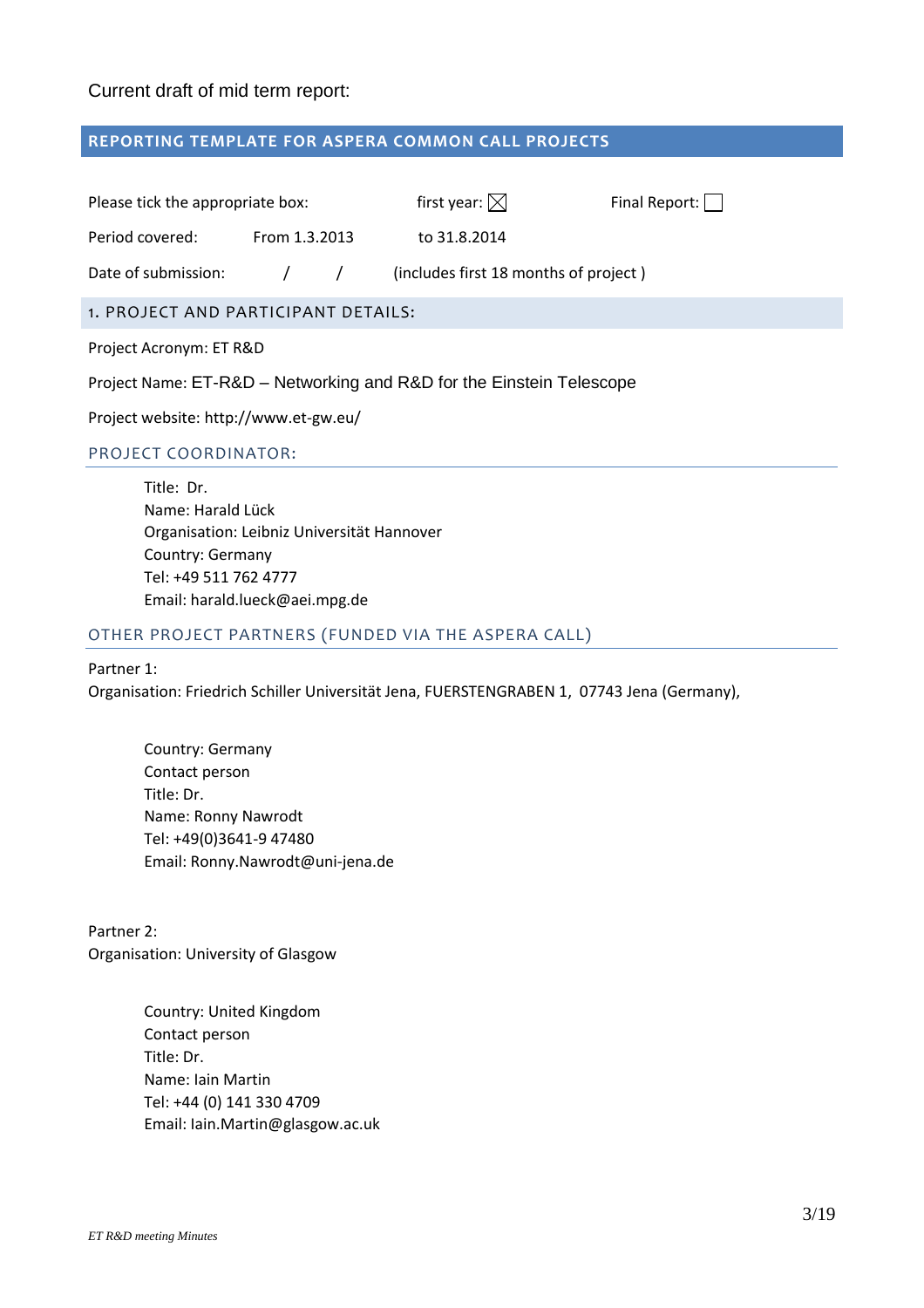Partner 3: Organisation: The University of the West of Scotland, High Street, Paisley, PA1 2BE

Country: United Kingdom Contact person Title: Dr. Name: Stuart Reid Tel: +44 (0)141 848 3626 Email: stuart.reid@uws.ac.uk

Partner 4:

Organisation: Cardiff University, McKenzie House, 30-36 Newport Road, Cardiff CF24 0DE, Wales

Country: United Kingdom Contact person Title: Prof. Dr. Name: Sathyaprakash Tel: +44 (0) 29 208 76962 Email: B.Sathyaprakash@astro.cf.ac.uk

Partner 5: Organisation: The University of Birmingham, Edgbaston, Birmingham, B15 2TT

Country: United Kingdom Contact person Title: Prof. Dr. Name: Andreas Freise Tel: +44 (0) 121 414 3565 Email[: a.freise@bham.ac.uk](mailto:a.freise@bham.ac.uk)

### Partner 6:

Organisation: Stichting Voor Fundamenteel Onderzoek der Materie, Science Park, 105, 1098XG Amsterdam

Country: Netherlands Contact person Title: Prof. Dr. Name: Jo v.d. Brand Tel: (+31 20) 592 2015/5000 Email: jo@nikhef.nl

## Partner 7:

Organisation: the Russian Einstein Telescope Consortium consisting of the Sternberg Astronomical Institute of the Lomonosov Moscow State University (SAI MSU), the Physics Department of Lomonosov Moscow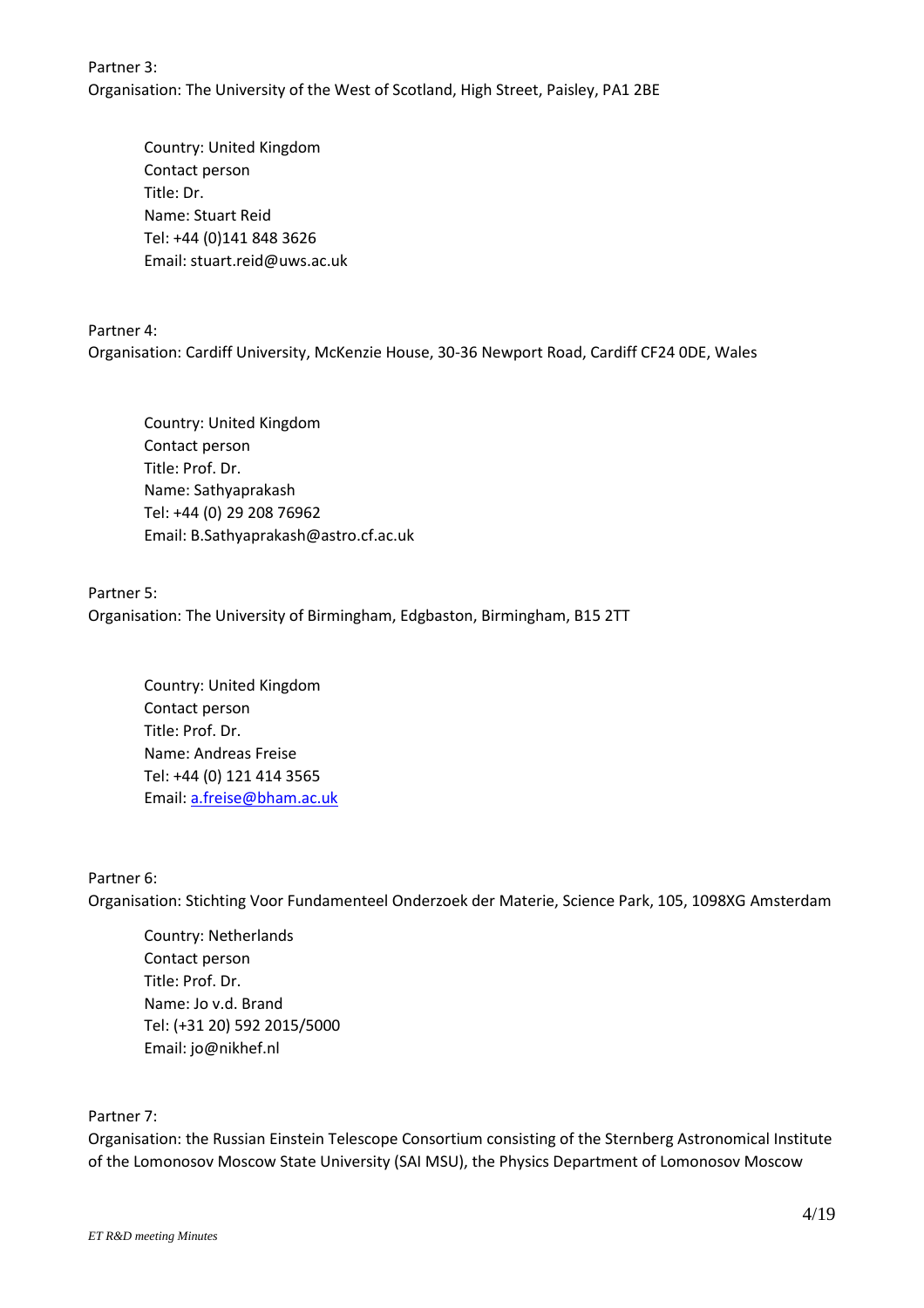State University (Phys.Dept. MSU), the Institute of Nuclear Research of Russian Academy of Science (INR RAS), the Baksan Neutrino Observatory of Russian Academy of Science (BNO INR RAS)

Country: Russia Contact person Title: Prof. Dr. Name: Valentin Rudenko Tel: +7 095 939 1634 Email: rvn@sai.msu.ru

### Partner 8:

Organisation: The Polish Einstein Telescope Consortium, consisting of the University of Warsaw, the University of Białystok, the University of Zielona Gora, the Warsaw Technical University, the Institute of Mathematics of the Polish academy of Sciences, and the Nicoalus Copernicus Astronomical Center of the Polish Academy of Sciences,Country: Russia

Contact person Title: Prof. Dr. Name: Tomasz Bulik Tel: +48 22 5530507\*114 Email: tomekbulik@gmail.com

## ASSOCIATED PARTNERS (FUNDED ELSEWHERE)

#### Associated Partner 1:

Organisation: The Hungarian Einstein Telescope Consortium, consisting of the Wigner Research Center for Physics of the Hungarian Academy of Sciences in Budapest, the Geodetic and Geophysical Institute of the Research Centre for Astronomy and Earth Sciences of the Hungarian Academy of Sciences in Sopron and the University of Miskolc

#### Contact person

Title: Prof. Dr. Name: Istvan Racz Tel: (+36) 1 392 2222 Email[: racz.istvan@wigner.mta.hu](mailto:racz.istvan@wigner.mta.hu)

#### Associated Partner 2:

Organisation: The Italian Einstein Telescope Collaboration, consisting of the following scientists and institutions

| <b>Name</b>      | Institution                                            |  |  |
|------------------|--------------------------------------------------------|--|--|
| Punturo, Michele | INFN Perugia and EGO                                   |  |  |
| Acernese, Fausto | Pharmacy Department University of Salerno, INFN Napoli |  |  |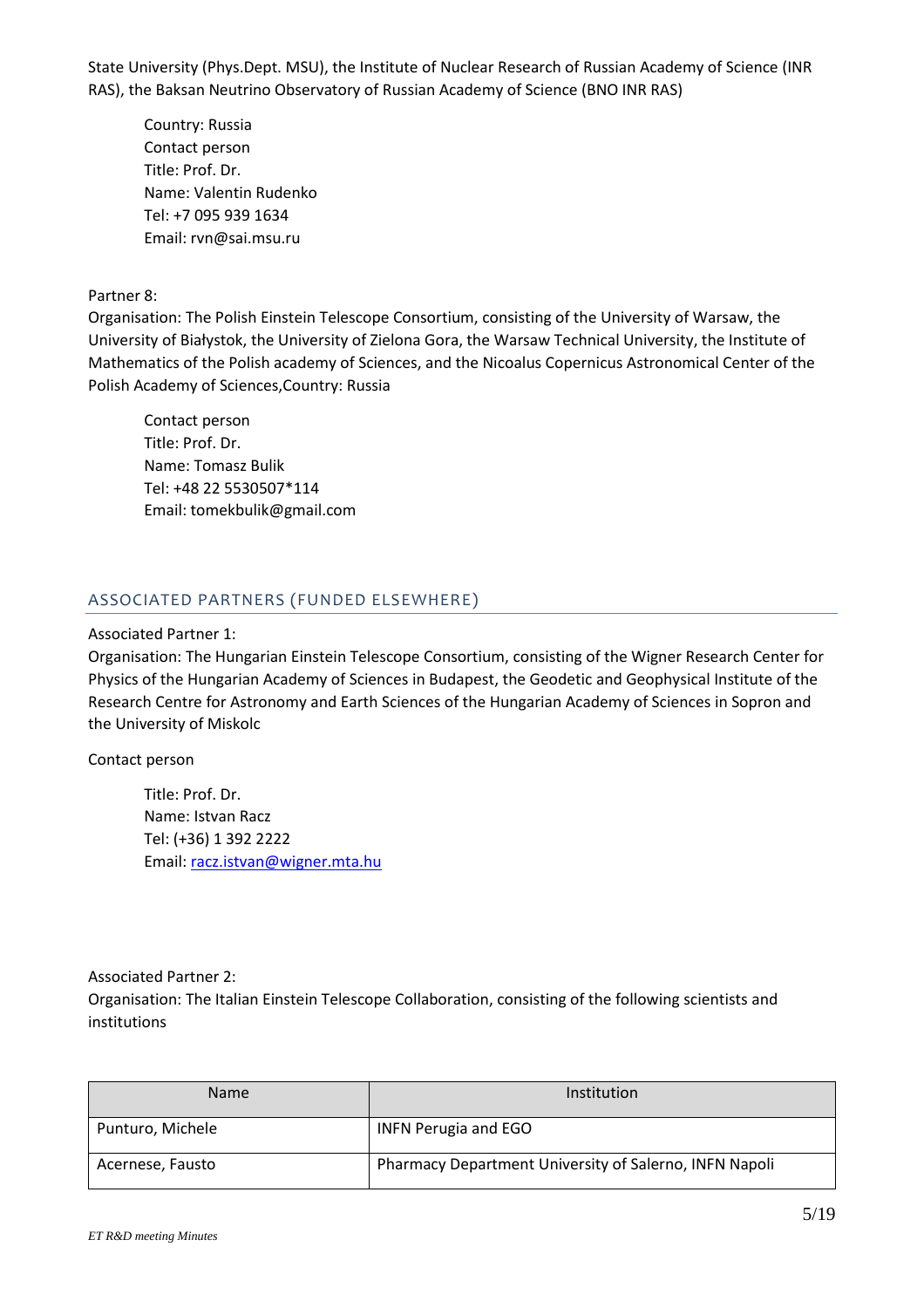| Barone, Fabrizio      | Medicine and Surgery Department University of Salerno, INFN<br>Napoli |  |  |
|-----------------------|-----------------------------------------------------------------------|--|--|
| Calloni, Enrico       | Physics Department University of Napoli Federico II, INFN Napoli      |  |  |
| De Rosa, Rosario      | Physics Department University of Napoli Federico II, INFN Napoli      |  |  |
| Di Fiore, Luciano     | <b>INFN Napoli</b>                                                    |  |  |
| Garufi, Fabio         | Physics Department University of Napoli Federico II, INFN Napoli      |  |  |
| De Laurentis, Martina | Physics Department University of Napoli Federico II, INFN Napoli      |  |  |
| Romano, Rocco         | Pharmacy Department University of Salerno, INFN Napoli                |  |  |
| Basti, Andrea         | Physics Department University of Pisa, INFN Pisa                      |  |  |
| Bradaschia, Carlo     | EGO, INFN Pisa                                                        |  |  |
| Cella, Giancarlo      | <b>INFN Pisa</b>                                                      |  |  |
| Fidecaro, Francesco   | Physics Department University of Pisa, INFN Pisa                      |  |  |
| Frasconi, Franco      | <b>INFN Pisa</b>                                                      |  |  |
| Gennai, Alberto       | <b>INFN Pisa</b>                                                      |  |  |
| Giazotto, Adalberto   | <b>INFN Pisa</b>                                                      |  |  |
| Passaquieti, Roberto  | Physics Department University of Pisa, INFN Pisa                      |  |  |
| Passuello, Diego      | <b>INFN Pisa</b>                                                      |  |  |
| Razzano, Massimiliano | Physics Department University of Pisa, INFN Pisa                      |  |  |
| Puppo, Paola          | <b>INFN Roma 1</b>                                                    |  |  |
| Majorana, Ettore      | <b>INFN Roma 1</b>                                                    |  |  |
| Rapagnani, Piero      | Dipartimento di Fisica, Università la Sapienza                        |  |  |
| Naticchioni, Luca     | Dipartimento di Fisica, Università la Sapienza                        |  |  |
| Conte, Andrea         | Dipartimento di Fisica, Università la Sapienza                        |  |  |
| Perciballi, Maurizio  | Dipartimento di Fisica, Università la Sapienza                        |  |  |
| Frasca, Sergio        | Dipartimento di Fisica, Università la Sapienza                        |  |  |
| Astone, Pia           | Dipartimento di Fisica, Università la Sapienza                        |  |  |
| Palomba, Sergio       | Dipartimento di Fisica, Università la Sapienza                        |  |  |

Contact person

Title: Dr. Name: Michele Punturo Tel: +39 050 752 334 Email[: michele.punturo@ego-gw.it](mailto:michele.punturo@ego-gw.it)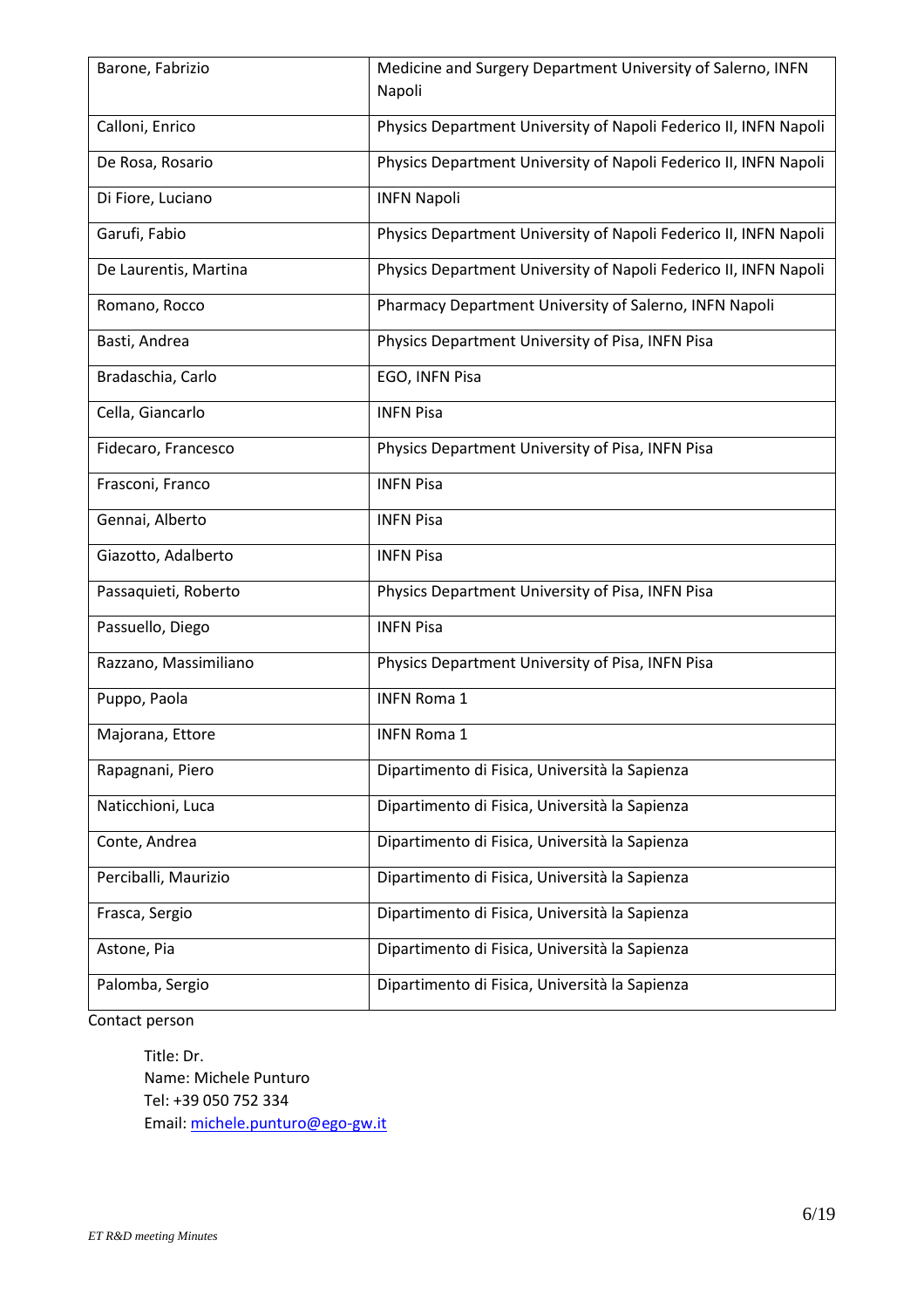#### 2. PUBLISHABLE SUMMARY

The project **ET R&D** addresses long lead time R&D aspects of the third generation gravitational wave (GW) observatory called Einstein Telescope (ET), a pan-European research infrastructure to be inserted into the ESFRI roadmap with the goal of routine GW astronomy. ET is a planned large, underground infrastructure for hosting several interferometric GW detectors with a sensitivity level surpassing the currently built generation by a factor of about ten. The four scientific working groups of the project are investigating the Science potential of ET, studying underground long term seismic noise to provide scientific site selection criteria, measuring the optical properties of silicon at cryogenic temperatures and do simulations of control aspects that are specific to the technology and arrangement of ET.

In an analysis of three different sets of synthesized GW data, with signals from different sets of sources, embedded in noise as it would be expected from ET it was tested how well the computer codes developed can retrieve these signals and what scientific conclusions can be drawn from the observations. Numerical values for the accuracy of testing General Relativity in the strong field case, i.e. in the vicinity of black holes could be derived. GWs emitted from coalescing binary neutron star systems can be used to determine the cosmological redshift with ET without the need of an electromagnetic counterpart. Key physical factors that shape the population of very massive double black-hole binaries have been identified and from the statistics of the observation (or lack of) the GWs emitted in their coalescence important constraints on the formation and evolution of very massive stars can be derived.

ET will require cryogenic optics and Silicon is a good candidate identified in a conceptual design study. Optical absorption at a wavelength of 1550nm could be shown to be as low as 4 ppm/cm in ultra-pure samples, and first steps understanding absorption mechanisms have been taken. Measurements of intrinsic birefringence showered encouraging values. First measurements of stress induced birefringence have been made, which roughly agree with values mentioned in the literature for different conditions.

Control aspects of ET have been addressed in analytical and numerical simulations which have now been upgraded to also include radiation pressure effects, quantum noise and new features for the analysis of beam shape distortions.

#### 3. WORK PROGRESS AND ACHIEVEMENTS DURING THE PERIOD

*A short description of the work progress and achievements (this should cover the ASPERA-funded activities, but please set this in the context of the whole R&D project).*

*a. Please include: overall progress, developments in the collaboration (e.g. new partners), progress in securing other funding, important results and their significance to the field. If this is the final report, please list the major objectives of the project and describe whether these have been achieved. (Max one page A4)*

#### WORK PACKAGE 1

#### ET'S SCIENCE POTENTIAL

In the reporting period there has been quite a lot progress on all tasks of WP1 as discussed below. Several papers have either been published or submitted for publication.

**Task 1: Mock ET data and science challenges:** After the success of the first mock data challenge, we extended our data generation package and produced three new sets of data. The first one contains all types of stellar compact binary coalescences composed of two neutron stars, a black hole and a neutron star or two black holes. The second data set contains the population of CBC too faint to be detected individually but creates a residual GW background. The third data set contains the same population of CBC as ET the second data set but also two supernovae burst signals and two f-modes,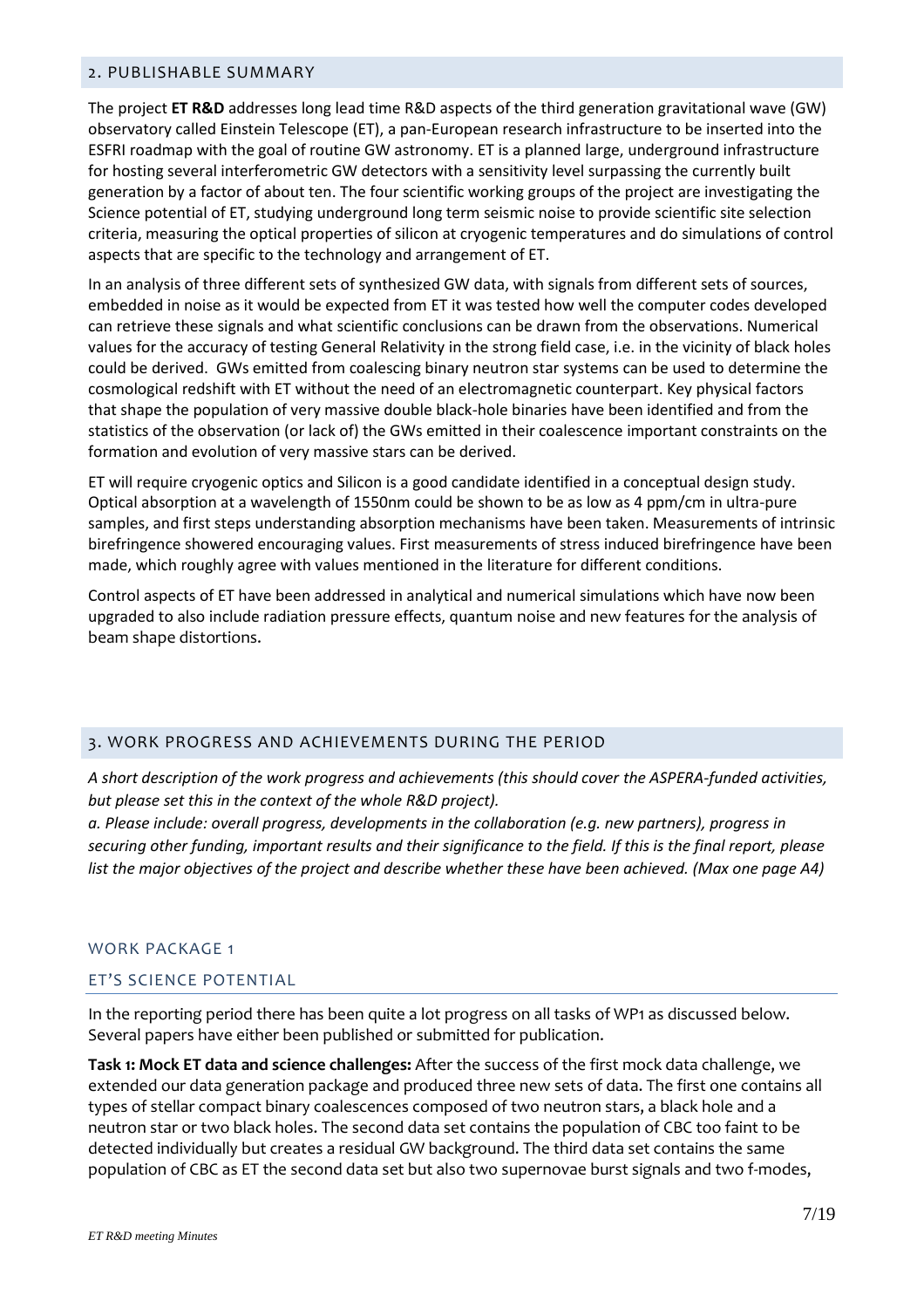and also a population of intermediate-mass black hole binary coalescences and intermediate mass ratio inspiral. Analysis of the mock data set looking for stochastic background has now concluded and a paper has been submitted for publication. Assuming that the loudest sources can be detected individually and removed from the data, we have shown that the residual background can be recovered with an accuracy of 1% with the standard cross-correlation statistic, after correction of a systematic bias due to the non-isotropic distribution of the non-detected population of sources.

We have run Bayesian inference tests on burst injections and extended existing infrastructure to perform parameter estimation of supernova signals. Search for intermediate mass binary black holes and intermediate mass ratio inspirals are on going as also a search for long duration compact binary coalescences using a new pipeline called GSTLAL.

**Task 2: Astrophysical models of GW sources:** ET can provide important constraints on the formation and evolution of very massive stars. Binaries of two ∼ 100 M⊙ black holes would be detectable to redshifts of z ~5-7 with ET. Current models predict that when stars of this mass leave the main sequence, their expansion is insufficient to allow common envelope evolution to efficiently reduce the orbital separation. The resulting binary black hole remains too wide to be able to coalesce within a Hubble time. If this assessment is correct, isolated very massive binaries do not evolve to be gravitational-wave sources. However, the high multiplicity of massive stars, and their common formation in relatively dense stellar associations, opens up dynamical channels for massive black hole mergers. We identify key physical factors that shape the population of very massive double black-hole binaries.

We have studied the coincident rate of binary systems composed of two neutron stars or a neutron star and a black hole and show that the fraction of GW triggers that can be observed in coincidence with short-hard gamma-ray bursts (SGRB) is directly related to the beaming factor at z=0, but increases with distance, until it reaches 100% at the GW horizon distance. When this is taken into account the coincident GW-SGRB rate is improved by a factor of  $\sim$ 3 compared to the simple beaming factor correction. We provide an estimate of the performance future SGRB detectors should achieve in order to fully exploit the potentiality of ET, and we propose a simple method to constrain the beaming angle of SGRBs.

**Task 3: Strong field tests of GR with ET**: ET would enable tests of the no-hair theorem by looking at the characteristic frequencies and damping times of black hole ringdown signals. In previous work it was shown that with a single 500–1000 M $\odot$  black hole at a distance  $\leq 6$  Gpc (or redshift  $z \leq 1$ ), deviations of a few percent in the frequencies and damping times of dominant and subdominant modes would be within the range of detectability. We employed a new model-selection scheme called TIGER to explore how well the no-hair theorem can be tested with a population of black hole ringdown signals observed in ET. By performing a range of simulations using the expected noise power spectral density of ET, we find that with TIGER, similar deviations from the no-hair theorem will be detectable with great confidence using approximately 10 sources distributed uniformly in a comoving volume out to 50 Gpc  $(z \leq 5)$ .

We have compared an approximate method that was proposed to compute Bayes factor used in testing general relativity with the exact (but computationally expensive) method. The approximate scheme is based on two easy-to-compute quantities: the signal-to-noise ratio of the event and the fitting factor between the signal and the manifold of possible waveforms within general relativity. We compare the prediction from the approximate formula against an exact numerical calculation of the Bayes factor and find that the approximate scheme predicts exact results with good accuracy, providing the correct scaling with the signal-to-noise ratio at a fitting factor value of 0.992 and the correct scaling with the fitting factor at a signal-to-noise ratio of 20, down to a fitting factor of ∼ 0.9. We extend the framework for the approximate calculation of the Bayes factor to fitting factors of ∼ 0.7 or higher.

**Task 4: Probe ET's potential for understanding the geometry and dynamics of the Universe:** It is well known that inspiral signals from coalescing binaries can be used to infer the luminosity distance to the source without the need for any cosmic distance ladder. However, it was thought until recently that is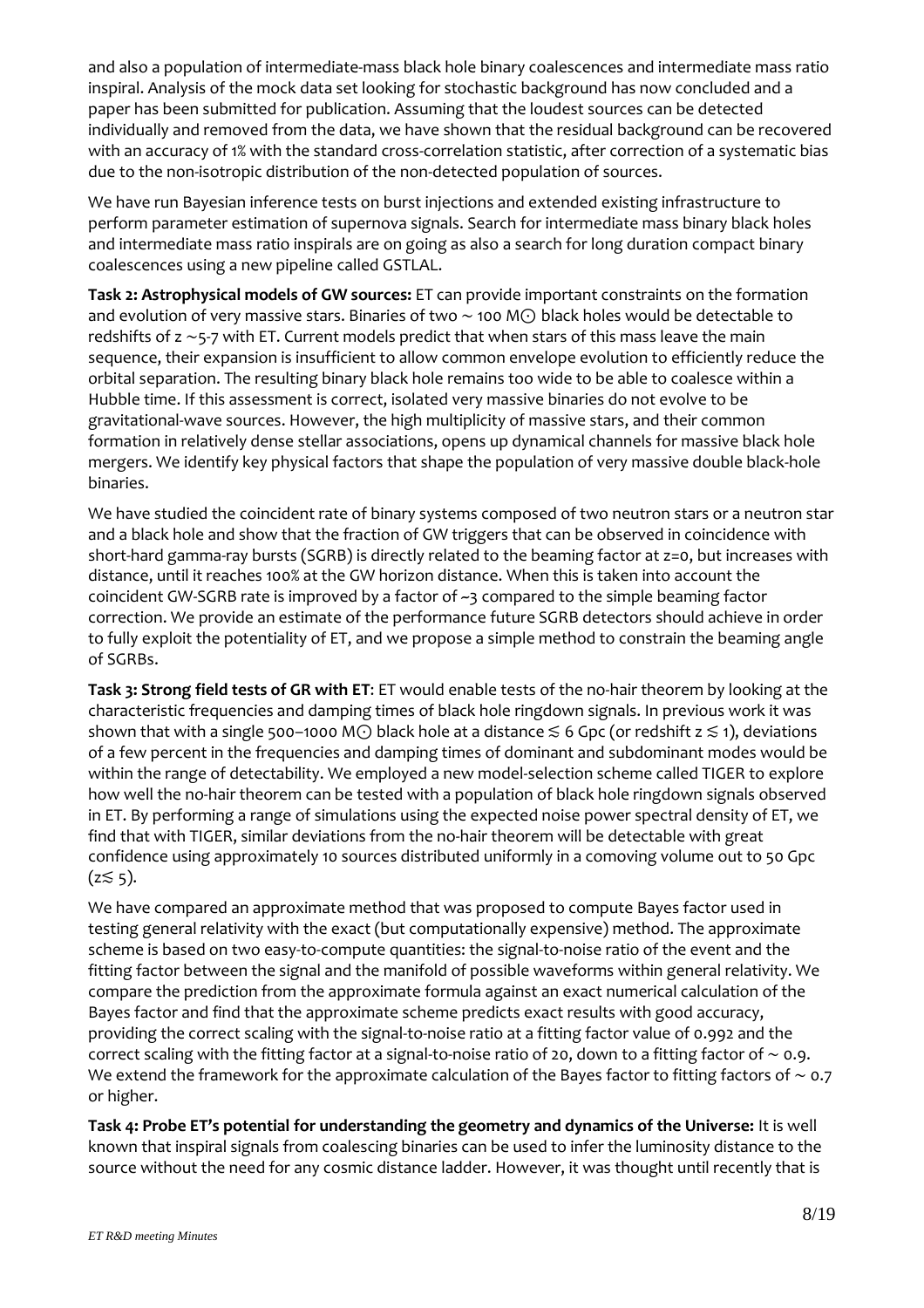not possible to measure the cosmological redshift of a host galaxy from gravitational wave observations. We have shown that by using the spectrum of a binary neutron star signal in the merger phase it will be possible do measure the redshift. In order for this technique to work it is necessary to have accurate models of the waveform emitted by a neutron star binary. Future research in this area will focus on obtaining such waveform models, which would also be useful in measuring the neutron star equation of state.

## **Publications**:

- 1. *Testing the no-hair theorem with black hole ringdowns using TIGER, J. Meidam, M. Agathos, C. Van* Den Broeck, J. Veitch, B.S. Sathyaprakash*,* Phys. Rev. D **90**, 064009 (2014)
- 2. Astrophysics, cosmology, and fundamental physics with compact binary coalescence and the Einstein Telescope, C. Van Den Broeck, J. Phys. Conf. Ser. **484**, 012008 (2014)
- 3. Measuring neutron-star ellipticity with measurements of the stochastic gravitational-wave background, D. Talukder, E. Thrane, S. Bose, T. Regimbau, Phys. Rev. D **89** (2014) 123008.
- 4. *Source redshifts from gravitational-wave observations of binary neutron star mergers*, C. Messenger, K. Takami, S. Gossan, L. Rezzolla, B. Sathyaprakash, Phys. Rev. X **4**, 041004 (2014).
- 5. Systematic Parameter Errors in Inspiraling Neutron Star Binaries, M. Favata, Phys. Rev. Lett. **112**, 101101 (2014).
- 6. *Revisiting coincidence rate between Gravitational Wave detection and short Gamma-Ray Burst for the Advanced and third generation*, T. Regimbau, K. Siellez, D. Meacher, B. Gendre, M. Bo¨er, Accepted for publication in Astrophysical Journal.
- 7. *Testing general relativity with compact coalescing binaries: comparing exact and predictive methods to compute the Bayes factor,* W. Del Pozzo, K. Grover, I. Mandel, A. Vecchio, arXiv:1408.2356v1 [grqc].
- 8. *Second Einstein Telescope Mock Science Challenge: Detection of the GW Stochastic Background from Compact Binary Coalescences,* T. Regimbau and D. Meacher, M. Coughlin, arXiv:1404.1134v1 [astroph.CO]
- 9. *The formation and gravitational-wave detection of massive stellar black-hole binaries*, K. Belczynski, A. Buonanno, M. Cantiello, C.L. Fryer, D.E. Holz, I. Mandel, M.C. Miller, M. Walczak, arXiv:1403.0677v3 [astro-ph.HE]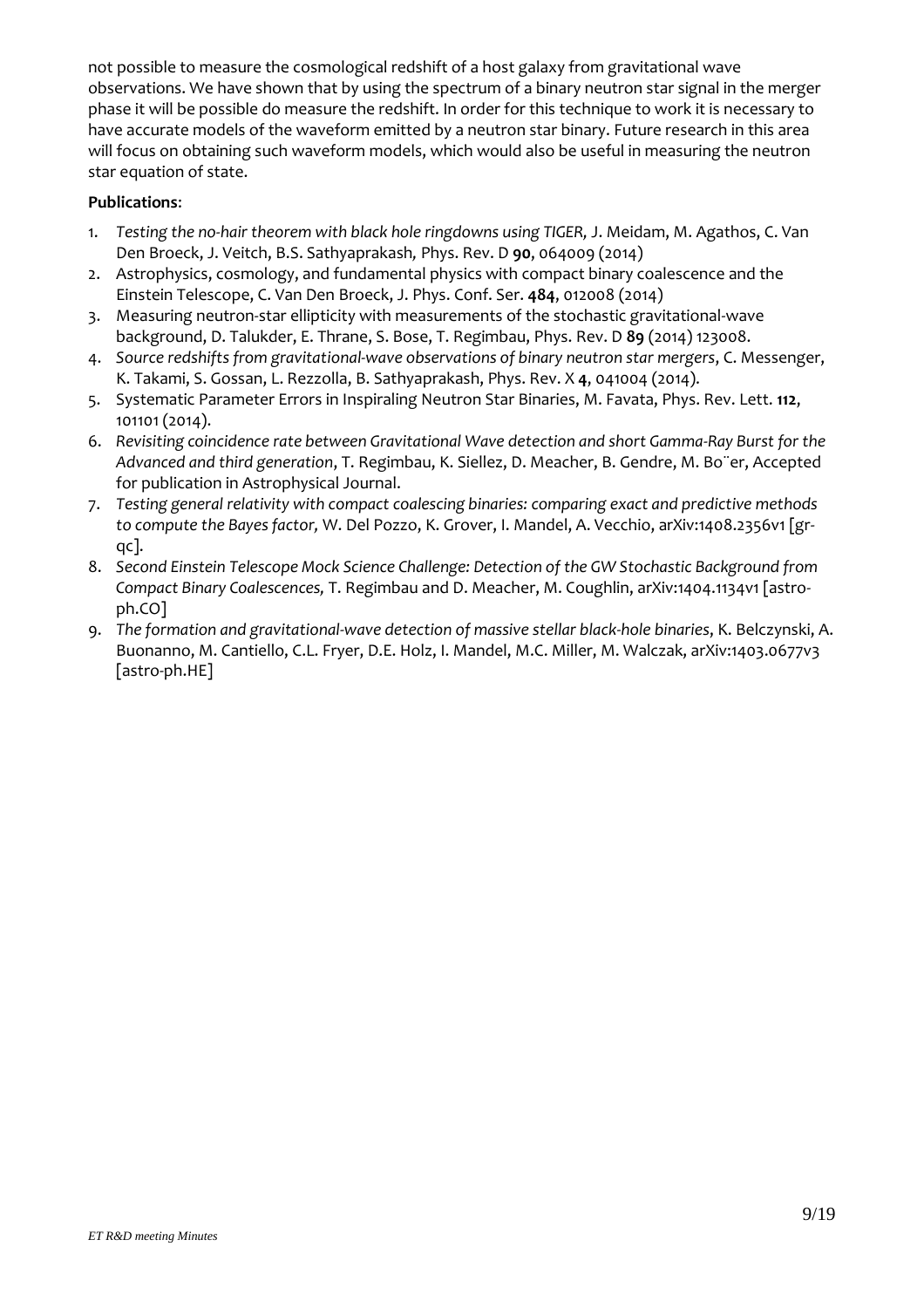### WORK PACKAGE 2

LONG TERM SEISMIC AND GRAVITY GRADIENT NOISE STUDIES OF SEISMIC SITES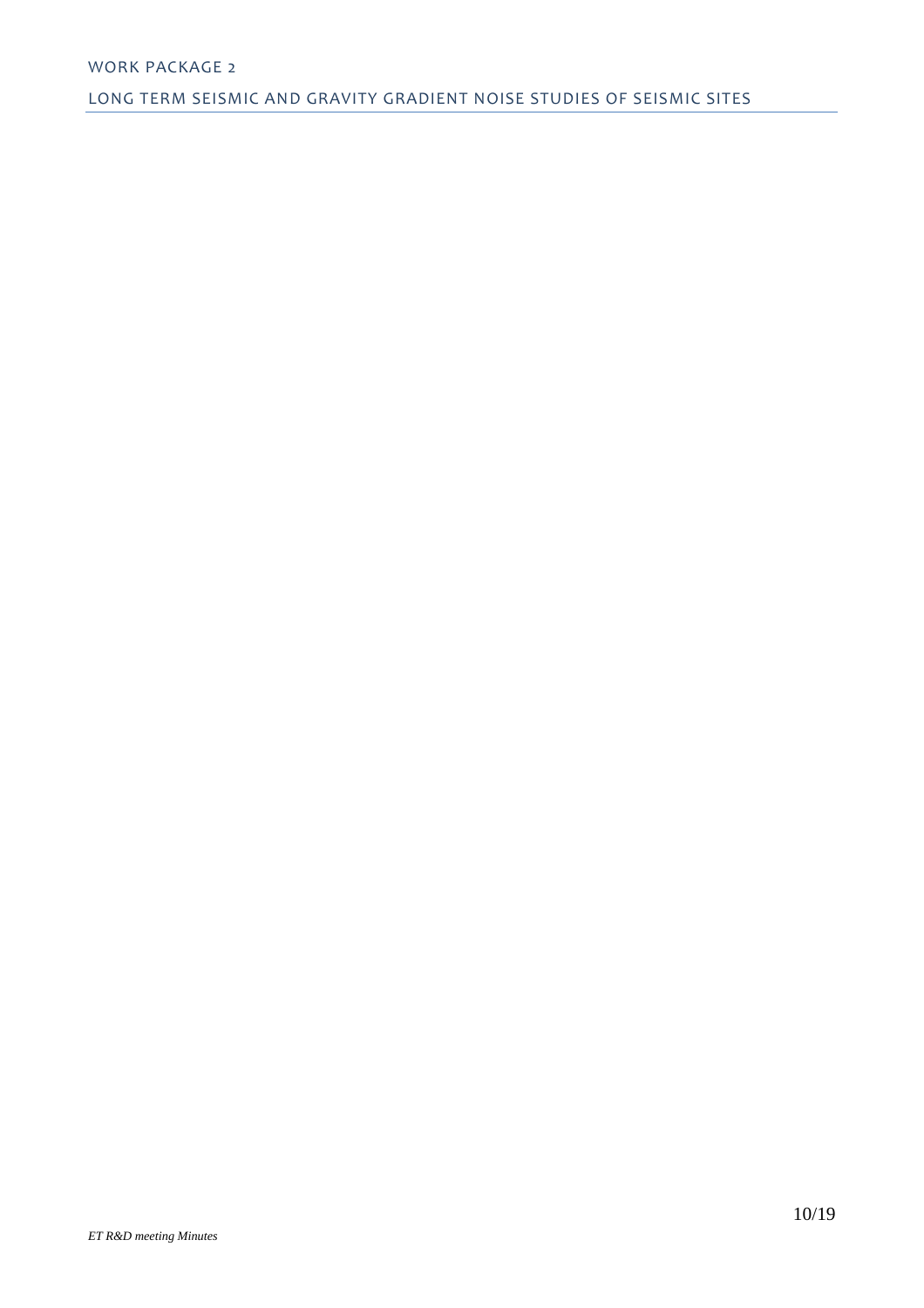## WORK PACKAGE 3

OPTICAL PROPERTIES OF SILICON AT CRYOGENIC TEMPERATURES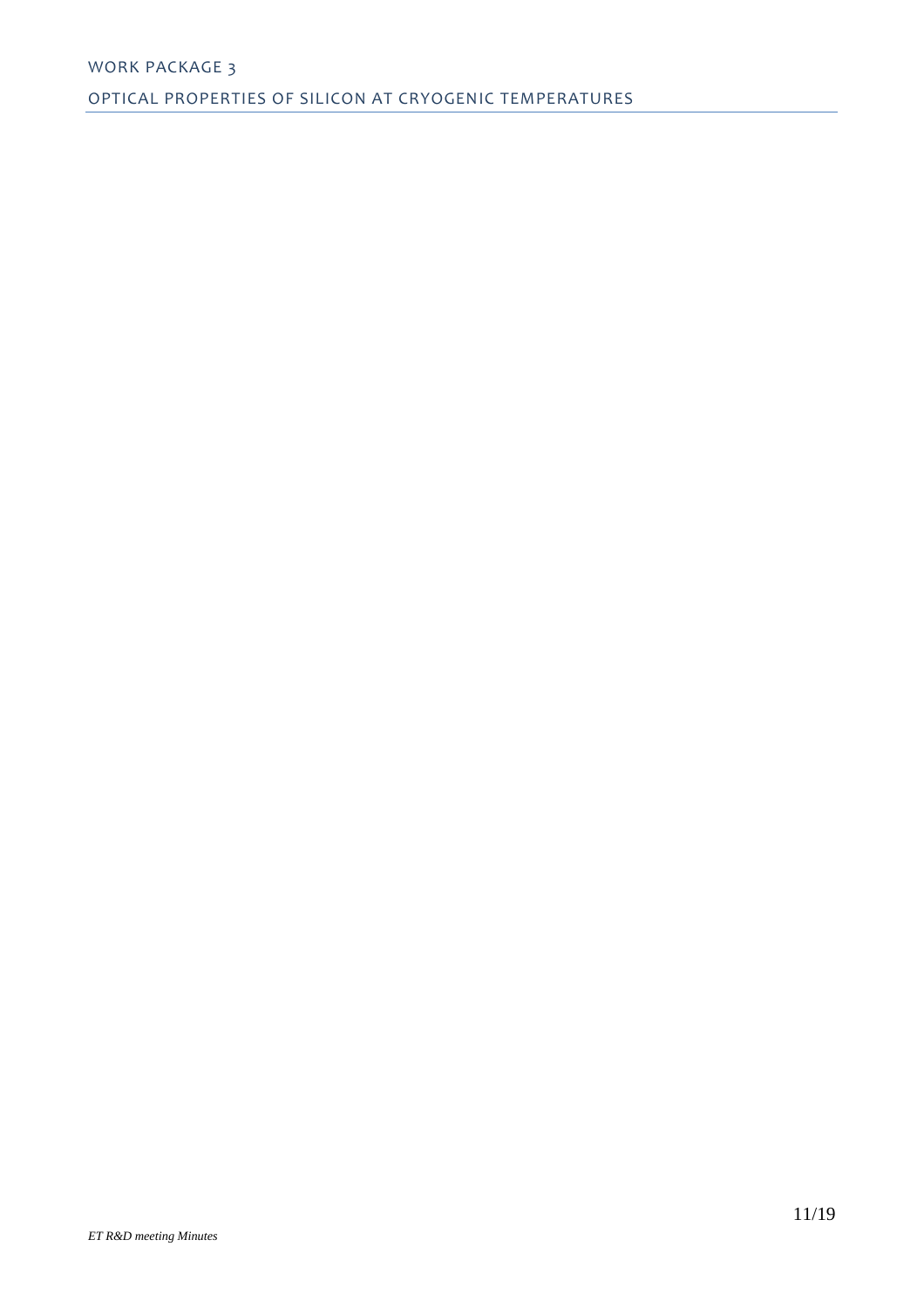#### WORK PACKAGE 4

### ET CONTROL SYSTEMS

The aim this work package is to investigate the control aspects of the current conceptual design of the ET interferometers [1], in particular regarding a) the feasibility to achieve and maintain a stable operation and b) methods for mitigating noise. Numerical interferometer simulations provide the means to create in-silico models on future detectors such as ET, and to quickly explore alternative interferometric designs or new concepts. Daniel Brown and Andreas Freise (Birmingham) have published a major release of the software FINESSE [1], adding new features for the analysis of beam shape distortions, radiation pressure effects and quantum noise. With this upgrade FINESSE has become a key tool for performing correct simulations of ET interferometers. The software is further developed in order to reduce the computation time, especially for simulations of parametric instabilities In realistic setups.

Vaishali Adya (AEI-Hannover) and Sean Leavey (Glasgow) have built models using two interferometer simulation packages (Optickle and FINESSE) towards the design of a feasible control scheme for the low-frequency interferometer (ET-LF). Progressive developments of the model are being produced, optimising the different macroscopic lengths and modulation frequencies. The current models were used to show a first control scheme capable of separating the interferometeric degrees of freedom. Further optimisations are on-going. The next key milestone will be the ability to compute noise budgets for comparing different options for ET-LF control schemes.

Nikita Vostrosablin and Sergey Vyatchanin (Moscow State University) have performed theoretical investigations into optical rigidity, whose understand is crucial both for mitigating stability issues of parametric instabilities and for implementing new concepts to shape the interferometer response through optical springs. We explored the possibility to stabilise optical springs in an Advanced LIGO setup and could show that a stable optical spring may be also obtained in Michelson-Sagnac interferometer with both power and signal recycling mirrors and unbalanced arms [3].

Our work is closely linked to the wider research effort in the international gravitational wave community into the development of new technologies for future detectors. For example, Stefan Hild (Glasgow) has continued to lead a team for developing design ideas for upgrades to the Advanced LIGO detectors [4]. Intimately linked to the topic of interferometer control is the research into the fundamental noise limiting future interferometers. Members of this working group have for example contributed by investigating an alternative quantum noise reduction scheme [5], and by determining the thermal noise in interferometers with folded cavities [6].

[1] C. Graef: "Towards ET Control", 5<sup>th</sup> Annual ET Symposium, Hannover, Germany, October 2013

[2] FINESSE 2.0, Project page [http://www.gwoptics.org/finesse/,](http://www.gwoptics.org/finesse/) public release May 2014

[3] N.A. Vostrosablin and S.P. Vyatchanin, Stable optical spring in aLIGO detector with unbalanced arms and in Michelson-Sagnac interferometer, Physical Review D **89**, 062005 (2014)

[4] B. Barr *et al.* : 'LIGO 3 Strawman Design, Team Red', LIGO technical note, T1200005 (2012)

[5] M. Wang, H. Miao, A. Freise and Y. Chen: 'Sensitivity of intracavity filtering schemes for detec- ting gravitational waves', Phys. Rev. D 89, 062009 (2014)

[6] D. Heinert, K. Craig, H. Grote, S. Hild, H. Lück, R. Nawrodt, D.A. Simakov, D.V. Vasilyev, S.P. Vyatchanin and H. Wittel, Thermal noise of folding mirrors, Physical Review D **90**, 042001 (2014)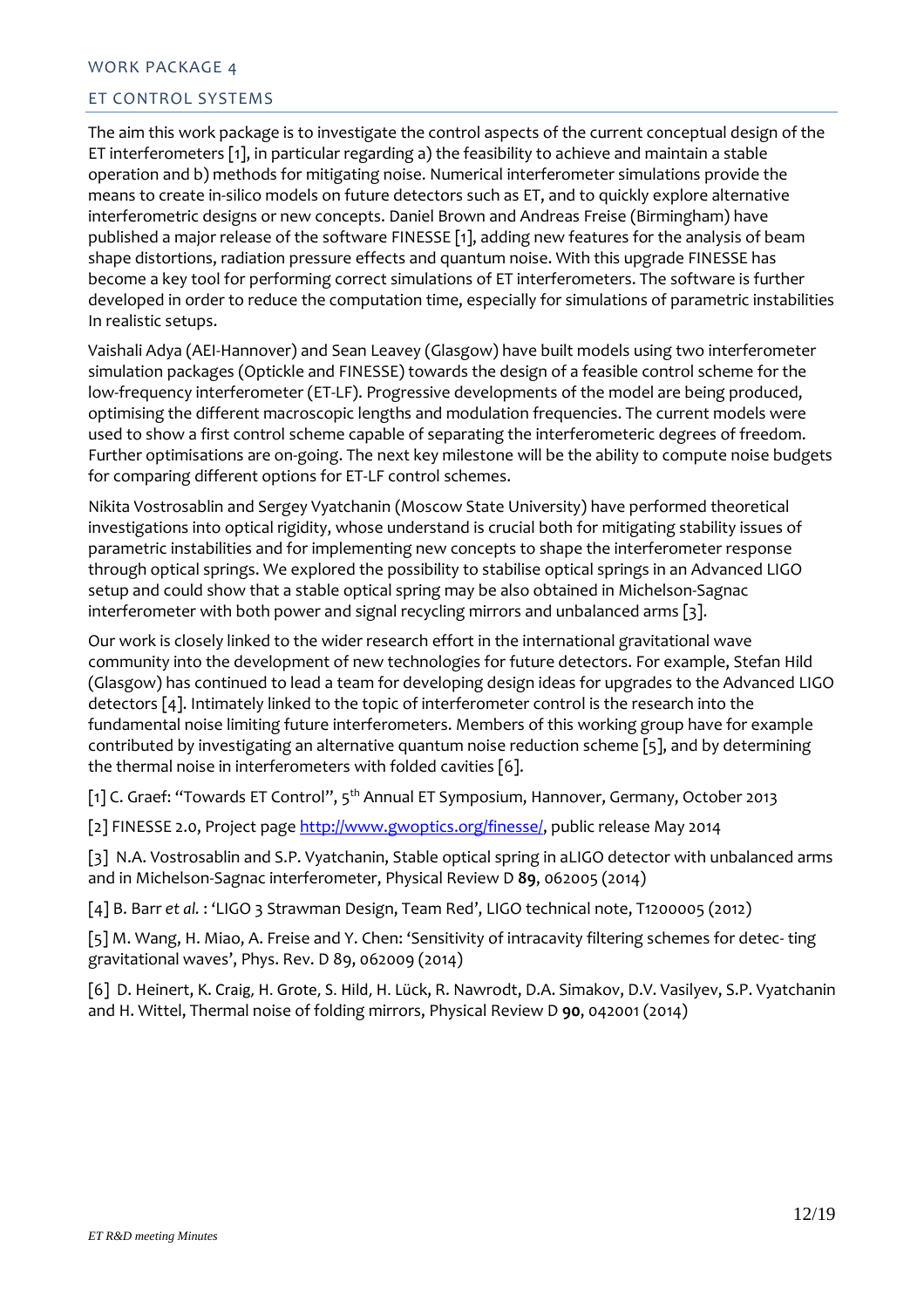- A memorandum of Understanding has been set up, finally agreed on and signed by all contributing partners. The associated French colleagues, who participate in the project actively, e.g. in optical absorption experiments of silicon samples, have not formally joined the project by signing the MOU, but are represented in the management Council by a French advisor.
- Regular teleconferences were held within the individual working groups to coordinate work and progress. The ET R&D Management Council held 3 teleconferences. General teleconferences with participation of many members of the project were initially held at about monthly rates, but was considered too frequent. It was decided to hold the general meetings together with the ELiTES project teleconferences. No such general meeting have been held since then. Instead joint working group meeting where there is overlap between the ET R&D working groups and ELiTES have been held.
- A general Einstein Telescope meeting with 79 participants [\(http://et-meeting2013.aei.mpg.de/\)](http://et-meeting2013.aei.mpg.de/) was held in Hannover in Germany October 22 and 23, 2013. The next general Einstein telescope meeting will be held in Lyon on November 19,20, 2014.
- A webpage for the ET R&D project has been created in the framework of the Einstein Telescope web pages [\(http://www.et-gw.eu/\)](http://www.et-gw.eu/)
- Results, reports and publications are stored in a centralized data base [\(https://tds.ego](https://tds.ego-gw.it/itf/tds/index.php)[gw.it/itf/tds/index.php\)](https://tds.ego-gw.it/itf/tds/index.php) administered by the associated partner EGO.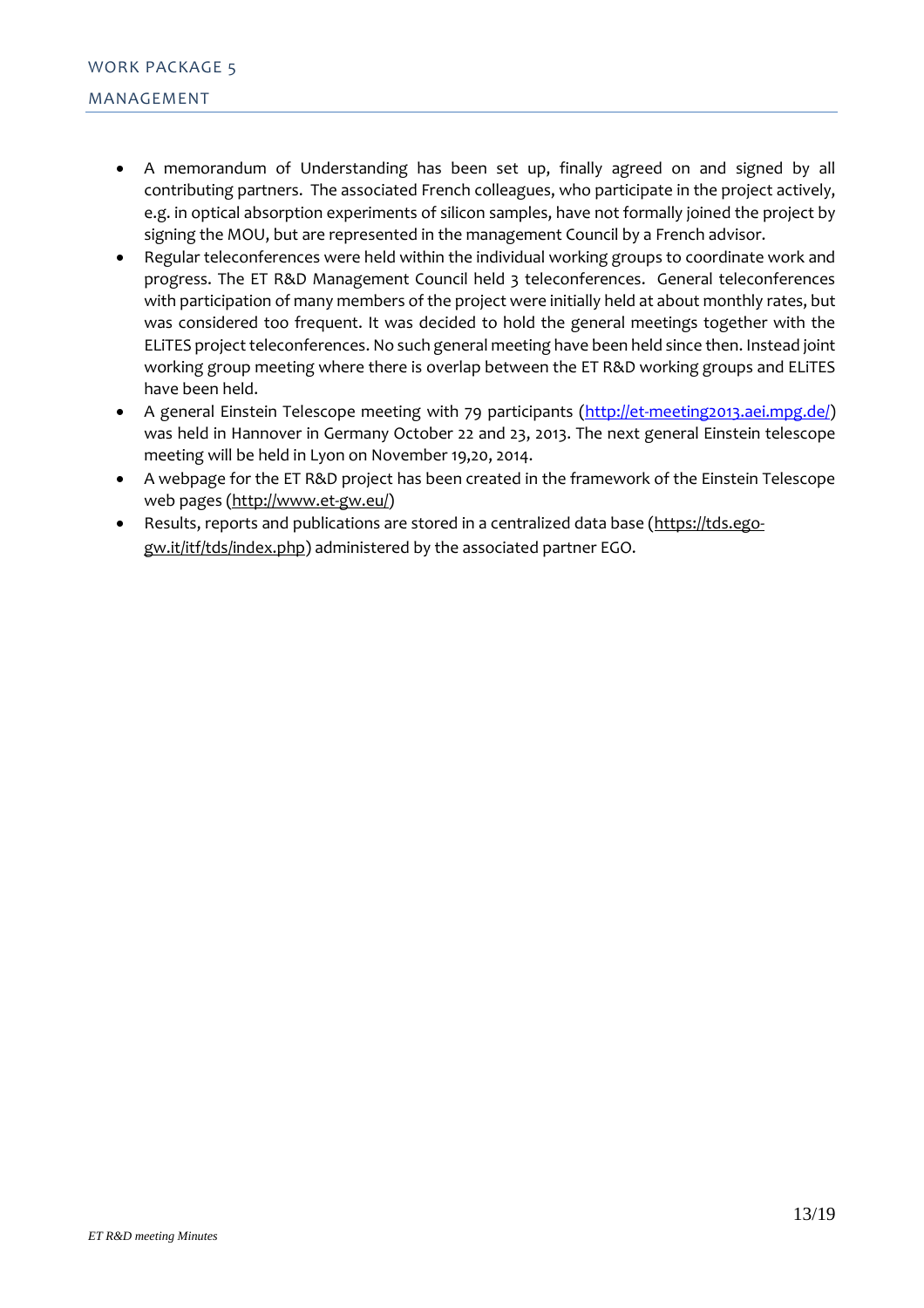## 4. MILESTONES AND DELIVERABLES.

## *Please indicate whether the planned ASPERA-funded deliverables and milestones have been completed, delayed or readjusted (in the progress column).*

### MILESTONES

| Milestone | Partners responsible  | <b>Original Completion</b> | Actual/Estimated       | Progress  | Comments                                                    |
|-----------|-----------------------|----------------------------|------------------------|-----------|-------------------------------------------------------------|
|           |                       | Date                       | <b>Completion Date</b> |           |                                                             |
| MS 5.1    | all                   | M1                         | M1                     | completed |                                                             |
| MS 3.1    | Glasgow, LUH-AEI, FSU | M <sub>7</sub>             | M <sub>7</sub>         | completed |                                                             |
| MS 2.1    |                       | M <sub>9</sub>             |                        |           |                                                             |
| MS 1.1    |                       | M12                        |                        |           |                                                             |
| MS 3.2    | FSU, LUH-AEI          | M15                        | M15                    | completed | further investigations<br>triggered (surface<br>absorption) |
| MS 1.2    |                       | M18                        |                        |           |                                                             |
| MS 3.3    | LUH-AEI               | M18                        | M18                    | completed |                                                             |
| MS 3.4    | LUH-AEI, Glasgow, FSU | M18                        | M15                    | completed | three<br>complementary<br>setups developed                  |
| MS 4.1    |                       | M19                        |                        |           |                                                             |
| MS 2.2    |                       | M20                        |                        |           |                                                             |
| MS 3.5    | <b>FSU</b>            | M22                        | M <sub>21</sub>        | completed |                                                             |
| MS 4.2    |                       | M25                        |                        |           |                                                             |
| MS 3.6    |                       | M25                        |                        |           |                                                             |
| MS 1.3    |                       | M33                        |                        |           |                                                             |
| MS 2.3    |                       | M34                        |                        |           |                                                             |
| MS 3.7    |                       | M36                        |                        |           |                                                             |
| MS 3.8    |                       | M36                        |                        |           |                                                             |
| MS 4.3    |                       | M36                        |                        |           |                                                             |
| MS 3.9    |                       | M36                        |                        |           |                                                             |
| MS 4.4    |                       | M36                        |                        |           |                                                             |
| MS 4.5    |                       | M36                        |                        |           |                                                             |

#### DELIVERABLES

| Deliverable/WP | Partners responsible  | <b>Original Completion</b><br>Date | Actual/Estimated<br><b>Completion Date</b> | Progress | Comments |
|----------------|-----------------------|------------------------------------|--------------------------------------------|----------|----------|
| D 1.1          | UNICARDIFF, NIKHEF,   | M12                                |                                            |          |          |
|                | Polish and Russian ET |                                    |                                            |          |          |
|                | Consortium,           |                                    |                                            |          |          |
|                | <b>UNIGLASGOW</b>     |                                    |                                            |          |          |
| D 2.1          | NIKHEF, Polish and    | M12                                |                                            |          |          |
|                | <b>Russian ET</b>     |                                    |                                            |          |          |
|                | Consortium            |                                    |                                            |          |          |
| D 3.1          | FSU, LUH-AEI,         | M12                                |                                            |          |          |
|                | UNIGLASGOW,           |                                    |                                            |          |          |
|                | <b>Russian ET</b>     |                                    |                                            |          |          |
|                | Consortium, UWS       |                                    |                                            |          |          |
| D 4.1          | UNIBHAM,              | M12                                |                                            |          |          |
|                | UNIGLASGOW,           |                                    |                                            |          |          |
|                | <b>Russian ET</b>     |                                    |                                            |          |          |
|                | Consortium            |                                    |                                            |          |          |
| D 5.1          | LUH-AEI, all          | M12                                |                                            |          |          |
| D 1.2          | UNICARDIFF, NIKHEF,   | M24                                |                                            |          |          |
|                | Polish and Russian ET |                                    |                                            |          |          |
|                | Consortium,           |                                    |                                            |          |          |
|                | <b>UNIGLASGOW</b>     |                                    |                                            |          |          |
| D 2.2          | NIKHEF, Polish and    | M24                                |                                            |          |          |
|                | <b>Russian ET</b>     |                                    |                                            |          |          |
|                | Consortium            |                                    |                                            |          |          |
| D 3.2          | FSU, LUH-AEI,         | M <sub>24</sub>                    |                                            |          |          |
|                | UNIGLASGOW,           |                                    |                                            |          |          |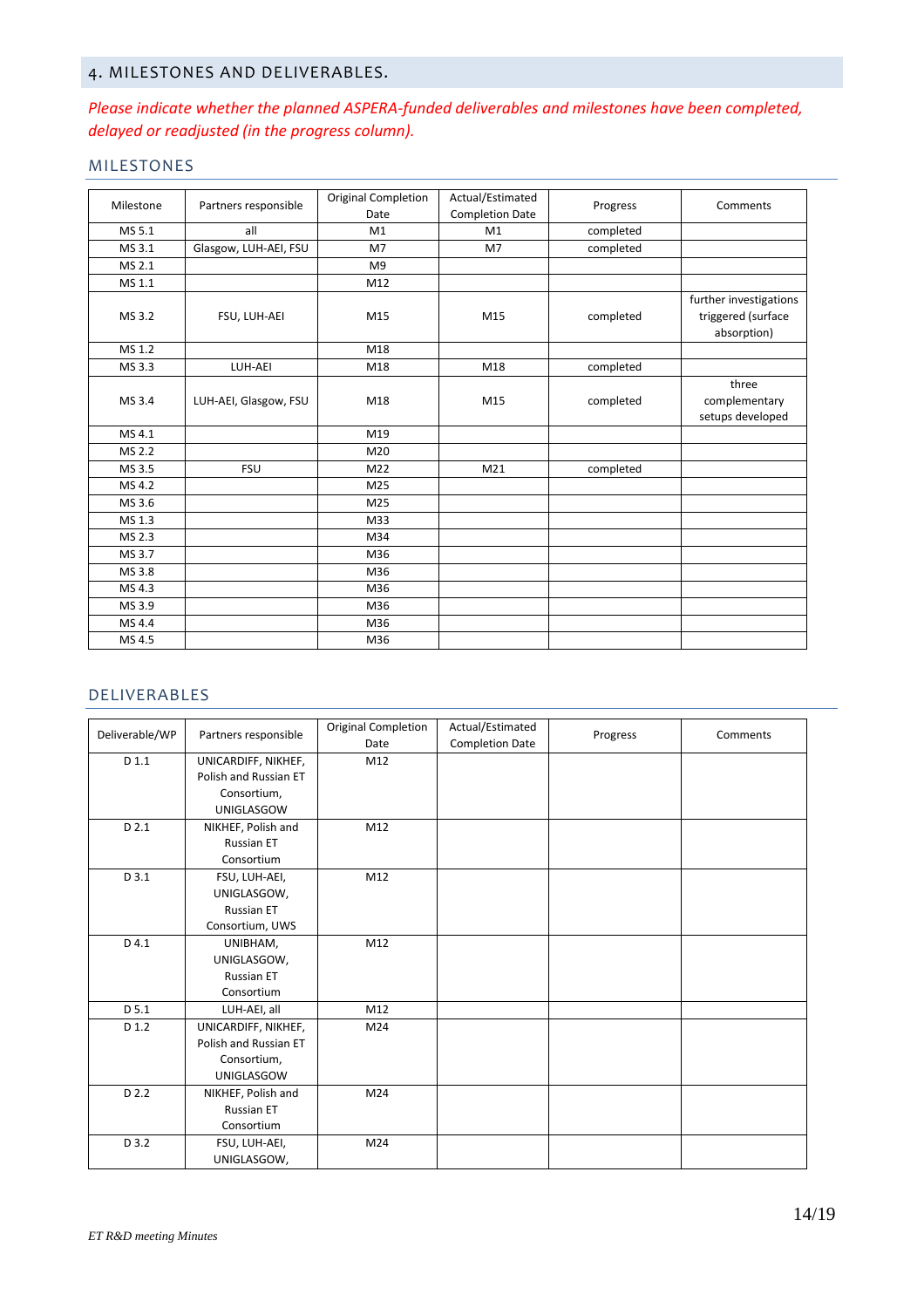|       | Russian ET            |     |  |  |
|-------|-----------------------|-----|--|--|
|       | Consortium, UWS       |     |  |  |
| D 4.2 | UNIBHAM,              | M24 |  |  |
|       | UNIGLASGOW,           |     |  |  |
|       | <b>Russian ET</b>     |     |  |  |
|       | Consortium            |     |  |  |
| D 5.2 | LUH-AEI, all          | M24 |  |  |
| D 1.3 | UNICARDIFF, NIKHEF,   | M36 |  |  |
|       | Polish and Russian ET |     |  |  |
|       | Consortium,           |     |  |  |
|       | UNIGLASGOW            |     |  |  |
| D 2.3 | NIKHEF, Polish and    | M36 |  |  |
|       | Russian ET            |     |  |  |
|       | Consortium            |     |  |  |
| D 3.3 | FSU, LUH-AEI,         | M36 |  |  |
|       | UNIGLASGOW,           |     |  |  |
|       | <b>Russian ET</b>     |     |  |  |
|       | Consortium, UWS       |     |  |  |
| D 4.3 | UNIBHAM,              | M36 |  |  |
|       | UNIGLASGOW,           |     |  |  |
|       | <b>Russian ET</b>     |     |  |  |
|       | Consortium            |     |  |  |
| D 5.3 | LUH-AEI, all          | M36 |  |  |
| D 5.4 | LUH-AEI, all          | M36 |  |  |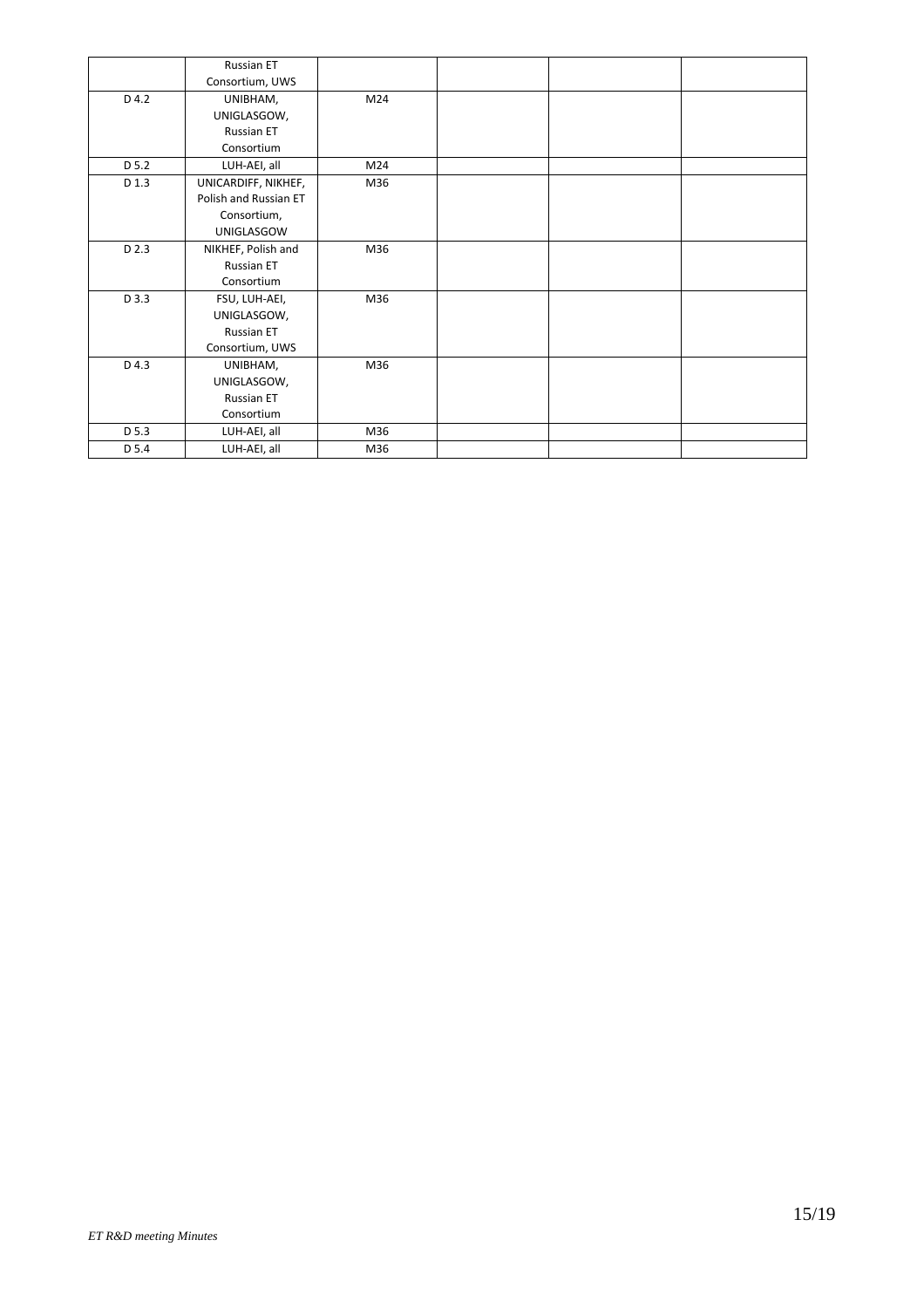## 5. PROJECT MANAGEMENT

*Please summarize the activities related to the management of the ASPERA-funded project only (max 1 page A4), including finances (see table below), structures, processes and meetings that have been put or taken place.*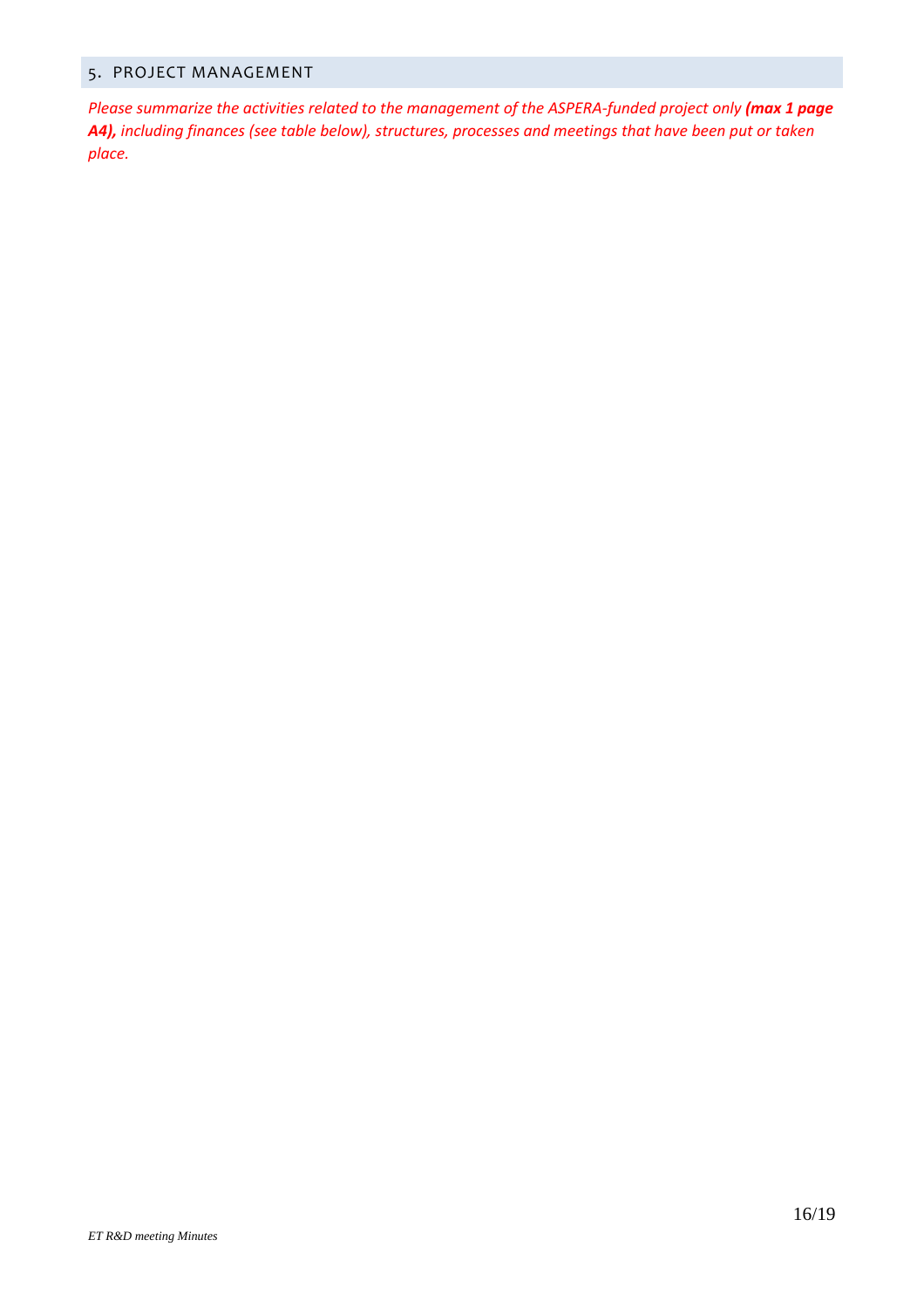## 6. DEVIATIONS FROM ASPERA PROPOSAL/WORKPLAN

*Please list and describe any deviations from the project/workplan described in the original ASPERA call proposal, as a result of the final funding awarded or other issues.*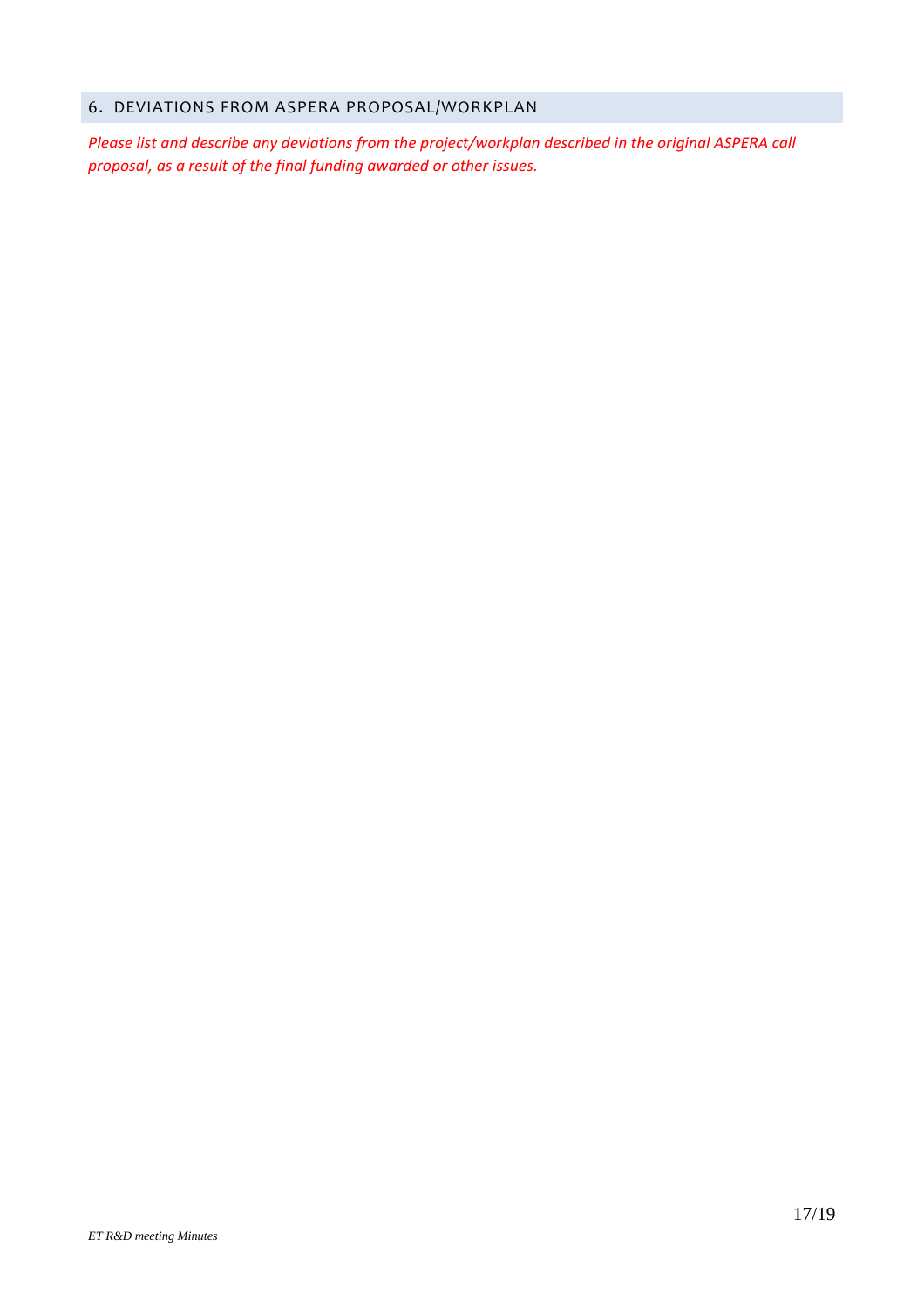#### 7. PUBLICATIONS AND DISSEMINATION

*Please provide a list of publications published or in press (this should cover the ASPERA-funded activities only)..* 

S. Kroker, R. Nawrodt, *The Einstein Telescope*, Metrology for Aerospace (MetroAeroSpace), 2014 IEEE.

D. Heinert, K. Craig, H. Grote, S. Hild, H. Lück, R. Nawrodt, D. A. Simakov, D. V. Vasilyev, S. P. Vyatchanin, H. Wittel, *Thermal noise of folding mirrors*, Phys. Rev. D **90** (2014) 042001.

J. Degallaix, J. Komma, D. Forest, G. Hofmann, M. Granata, D. Heinert, C. Schwarz, R. Nawrodt, L. Pinard, C. Michel, R. Flaminio, G. Cagnoli, *Measurement of the optical absorption of bulk silicon at cryogenic temperature and the implication for the Einstein Telescope*, Class. Quantum Grav. **31** (2014) 185010.

D. Heinert, A. Bell, G. Cagnoli, J. Degallaix, G. Gemme, S. Hild, J. Hough, Y. Levin, H. Lück, I. W. Martin, S. Rowan, S. P. Vyatchanin, R. Nawrodt, *Free carrier driven noise in transmissive semiconductor optics*, submitted to Phys. Rev. Lett. (05/09/2014)

*Please list any ASPERA-funded dissemination or outreach activities undertaken during the reporting period (Max half a page A4).*